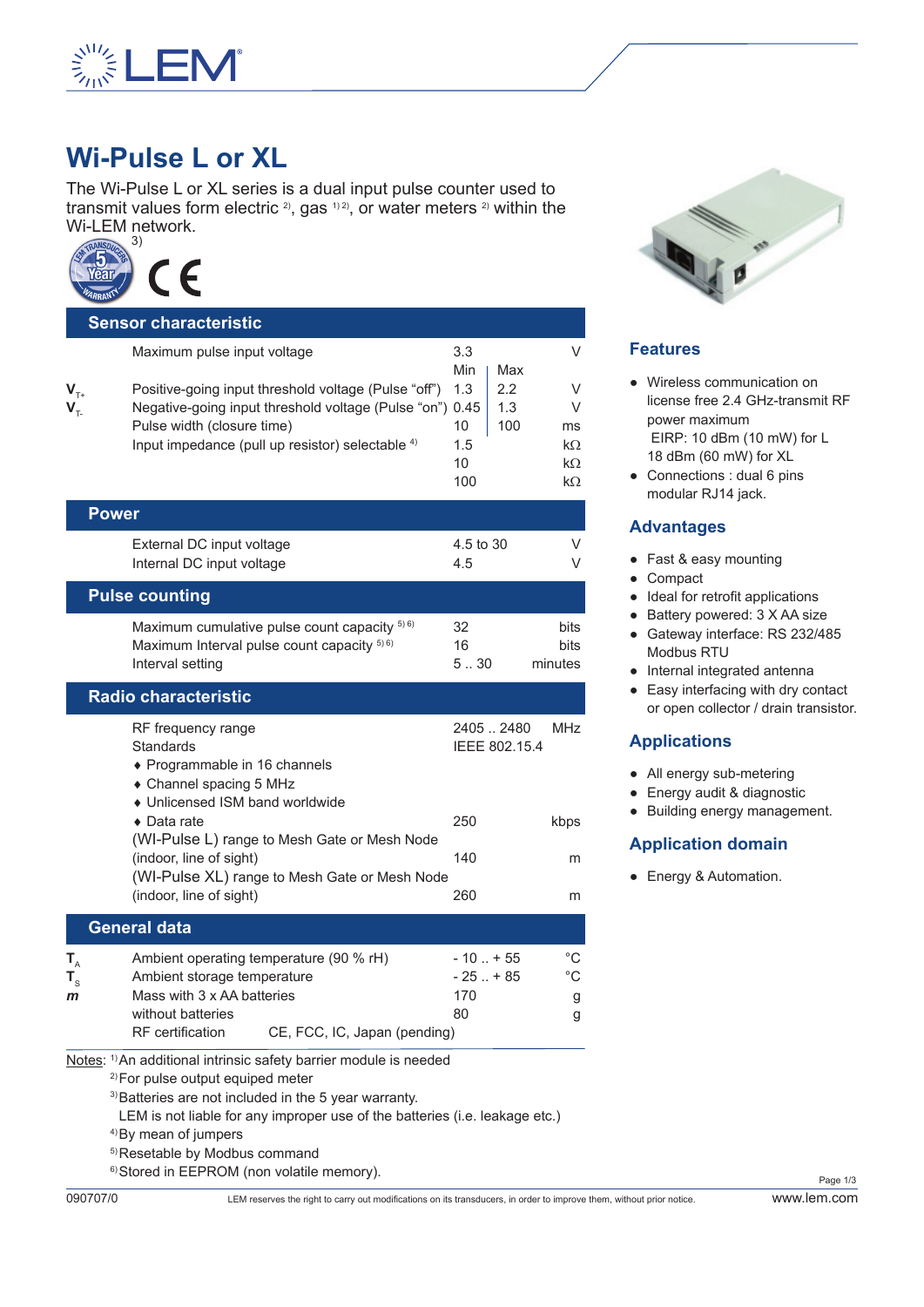

# **Wi-Pulse L or XL**

### **Typical battery interface**



# **Typical battery life time**

The battery life depends on Interval setting, frequency of incoming pulses and other environmental parameters.

The values below are indicative and may change according to usage conditions and battery choice.

Interval setting: 300 s (5') Battery capacity: 2700 mAh (AA size Alkaline) Pulse rate: input 1 + input 2

| Pulse Rate (Hz) | <b>Battery Life time(years)</b> |  |
|-----------------|---------------------------------|--|
|                 | 0.75                            |  |
|                 |                                 |  |
|                 |                                 |  |
| በ በ1            |                                 |  |

Important notice: alkaline batteries have typical shelf life of 7 years @ 21°C, 80 % of initial capacity.

For longer-term applications, Lithium batteries may be substituted for improved battery life.

(typical shelf life of 15 years @ 21°C, 90 % of initial capacity).